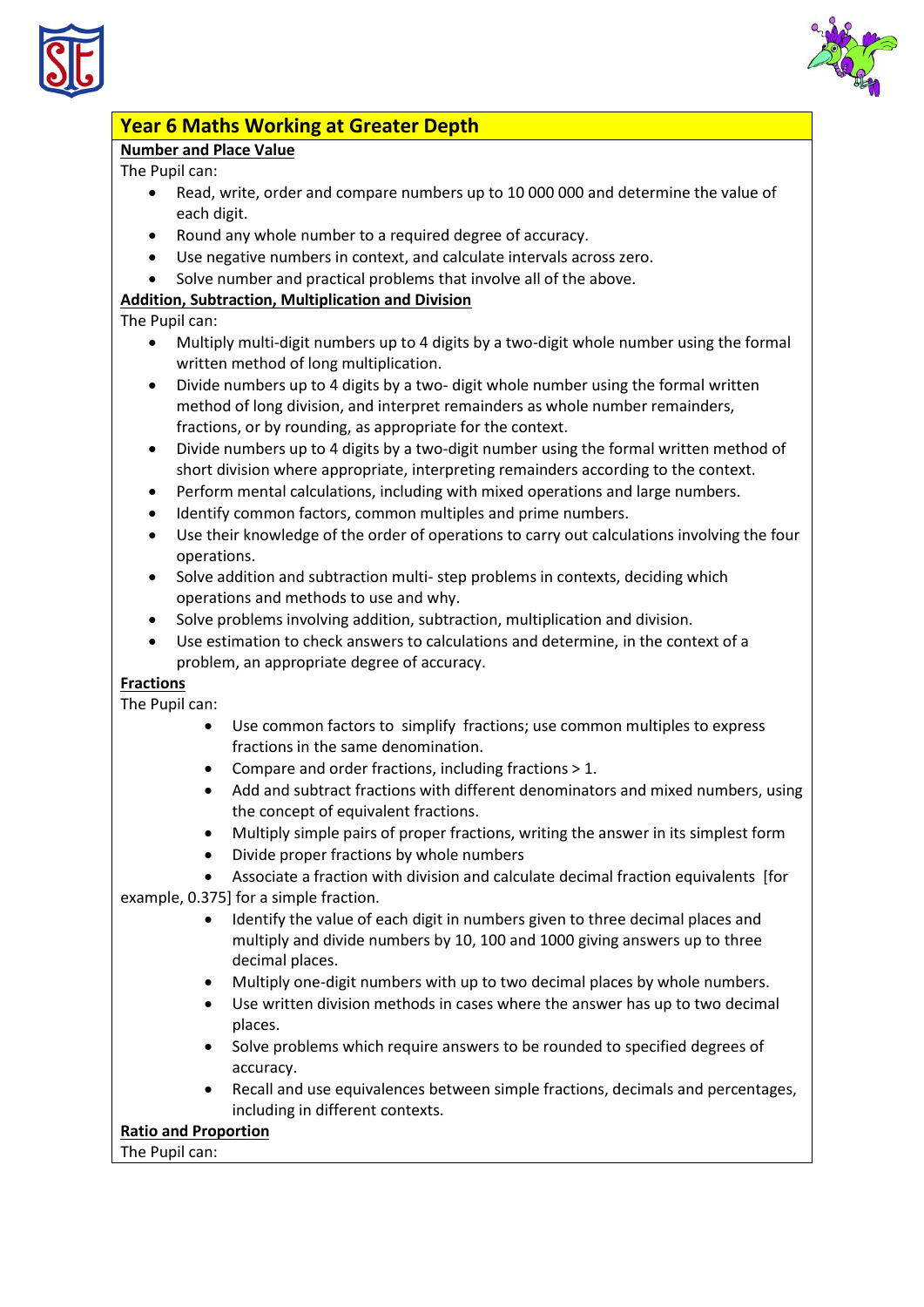



- Solve problems involving the relative sizes of two quantities where missing values can be found by using integer multiplication and division facts.
- Solve problems involving the calculation of percentages [for example, of measures, and such as 12% of 360] and the use of percentages for comparison.
- Solve problems involving similar shapes where the scale factor is known or can be found.
- Solve problems involving unequal sharing and grouping using knowledge of fractions and multiples.

## **Algebra**

The Pupil Can:

- Generate and describe linear number sequences by writing equation for the nth term.
- Express missing number problems algebraically.
- Explain how to find pairs of numbers that satisfy an equation with two unknowns.
- Enumerate possibilities of combinations of two variables.

## **Measurement**

The Pupil can:

- Solve problems involving the calculation and conversion of units of measure, using decimal notation up to three decimal places where appropriate.
- Use, read, write and convert between standard units, converting measurements of length, mass, volume and time from a smaller unit of measure to a larger unit, and vice versa, using decimal notation to up to three decimal places.
- Convert between miles and kilometres.
- Recognise that shapes with the same areas can have different perimeters and vice versa.
- Recognise when it is possible to use formulae for area and volume of shapes.
- Calculate the area of parallelograms and triangles.
- Calculate, estimate and compare volume of cubes and cuboids using standard units, including cubic centimetres (cm3) and cubic
- metres (m3), and extending to other units [for
- example, mm3 and km3].

# **Geometry**

The Pupil can:

- Draw accurately 2D shapes using given dimensions and angles.
- Recognise, describe and build 3D shapes, including making nets.
- Compare and classify geometric shapes based on their properties and sizes and find unknown angles in any triangles, quadrilaterals, and know the angles in common polygons.
- Illustrate and name parts of circles, including radius, diameter and circumference and know that the diameter is twice the radius.
- Recognise angles where they meet at a point, are on a straight line, or are vertically opposite, and find missing angles.
- Describe positions on the full coordinate grid (all four quadrants).
- Draw and translate simple shapes on the coordinate plane, and reflect them in the axes and about other vertical and horizontal lines.

# **Statistics**

The Pupil can:

- Interpret and construct pie charts and line graphs and use these to solve problems.
- Calculate and interpret the mean as an average.